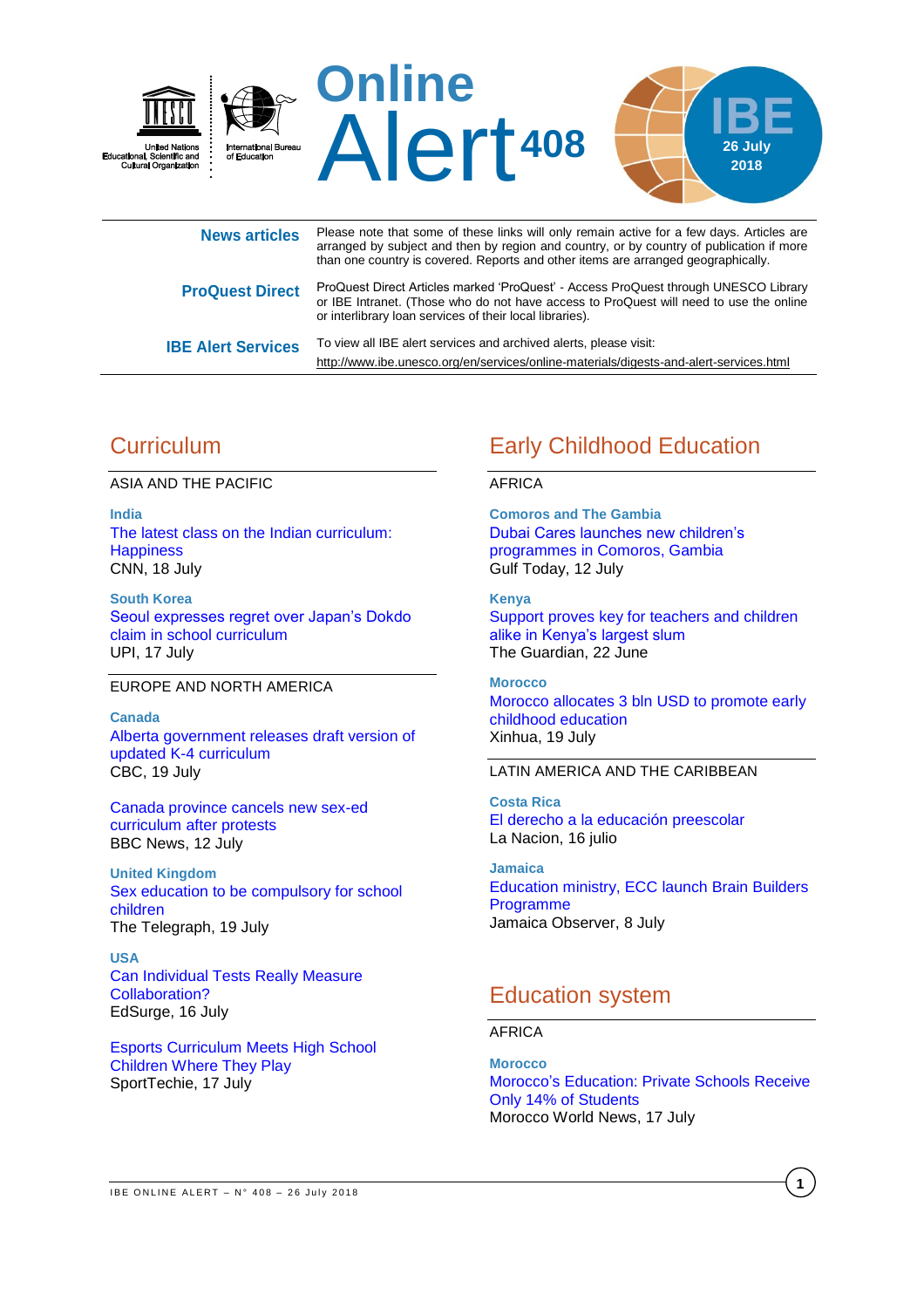**South Sudan** [UNESCO Reveals 2.2 Million Children are Out](http://www.unesco.org/new/en/juba/about-this-office/single-view/news/unesco_reveals_22_million_children_are_out_of_school_in_sou)  [of School in South Sudan](http://www.unesco.org/new/en/juba/about-this-office/single-view/news/unesco_reveals_22_million_children_are_out_of_school_in_sou) Gulf Today, 3 July

#### ASIA AND THE PACIFIC

**Nepal** [EU Special Program Boosts Nepal Education](https://www.nepalisansar.com/news/eu-special-program-boosts-nepal-education-sector/)  **[Sector](https://www.nepalisansar.com/news/eu-special-program-boosts-nepal-education-sector/)** Nepali Sansar, 14 July

## ESD

#### AFRICA

**Morocco and Niger** [Le Niger signe avec le Maroc un mémorandum](https://www.niameyetles2jours.com/la-gestion-publique/gouvernance-economique/1207-2592-le-niger-signe-avec-le-maroc-un-memorandum-d-entente-sur-la-gouvernance-environnementale)  [d'entente sur la gouvernance](https://www.niameyetles2jours.com/la-gestion-publique/gouvernance-economique/1207-2592-le-niger-signe-avec-le-maroc-un-memorandum-d-entente-sur-la-gouvernance-environnementale)  [environnementale](https://www.niameyetles2jours.com/la-gestion-publique/gouvernance-economique/1207-2592-le-niger-signe-avec-le-maroc-un-memorandum-d-entente-sur-la-gouvernance-environnementale) Niamey et Les 2 Jours, 12 juillet

# Future Competences

#### INTERNATIONAL

**China, Japan, USA** Improving 21st[-Century Competencies: From](http://blogs.edweek.org/edweek/global_learning/2018/07/improving_21st-century_competencies_from_classroom_practice_to_system_change.html#comments)  [Classroom Practice to System Change](http://blogs.edweek.org/edweek/global_learning/2018/07/improving_21st-century_competencies_from_classroom_practice_to_system_change.html#comments) Global Learning, 17 July

## Gender in education

### EUROPE AND NORTH AMERICA

**United Kingdom** [Global Campaigns For Gender Equality In](https://lidc.ac.uk/global-campaigns-gender-equality-education/?utm_source=Reddit&utm_medium=post&utm_campaign=girls%27%20education)  [Education: Whose Voices?](https://lidc.ac.uk/global-campaigns-gender-equality-education/?utm_source=Reddit&utm_medium=post&utm_campaign=girls%27%20education) London International Development Centre, July

[New Survey on Gender Inequality in STEM](https://www.businesswire.com/news/home/20180713005375/en/New-Survey-Gender-Inequality-STEM-Education-Underscores)  [Education Underscores Critical Need for](https://www.businesswire.com/news/home/20180713005375/en/New-Survey-Gender-Inequality-STEM-Education-Underscores)  [Learning and Mentorship Opportunities to](https://www.businesswire.com/news/home/20180713005375/en/New-Survey-Gender-Inequality-STEM-Education-Underscores)  [Prepare Young Women for the 21](https://www.businesswire.com/news/home/20180713005375/en/New-Survey-Gender-Inequality-STEM-Education-Underscores)<sup>st</sup> Century **[Workforce](https://www.businesswire.com/news/home/20180713005375/en/New-Survey-Gender-Inequality-STEM-Education-Underscores)** Business Wire, 13 July

### LATIN AMERICA AND THE CARIBBEAN

**Brazil** [Apple is helping bring education to girls in](https://money.cnn.com/2018/07/13/technology/apple-malala-brazil/index.html)  **[Brazil](https://money.cnn.com/2018/07/13/technology/apple-malala-brazil/index.html)** CNN Tech, 13 July

## Inclusive Education

### AFRICA

**Ghana** [Ghana: making inclusive education a reality](http://www.iiep.unesco.org/en/ghana-making-inclusive-education-reality-4564) UNESCO-IIEP, 9 July [French](http://www.iiep.unesco.org/fr/ghana-faire-de-leducation-inclusive-une-realite-4565)

### INTERNATIONAL

[Tous les enfants ensemble à l'école : en quête](http://www.iiep.unesco.org/fr/tous-les-enfants-ensemble-lecole-en-quete-dune-education-qui-tienne-compte-du-handicap-4572)  [d'une éducation qui tienne compte du](http://www.iiep.unesco.org/fr/tous-les-enfants-ensemble-lecole-en-quete-dune-education-qui-tienne-compte-du-handicap-4572)  [handicap](http://www.iiep.unesco.org/fr/tous-les-enfants-ensemble-lecole-en-quete-dune-education-qui-tienne-compte-du-handicap-4572) UNESCO-IIEP, 23 juillet [English](http://www.iiep.unesco.org/en/all-children-school-together-quest-disability-inclusive-education-4570)

## International Bureau of **Education**

INTERNATIONAL

[Every Human Being Has the Fundamental](https://brainworldmagazine.com/every-human-fundamental-right-education/)  [Right to Education](https://brainworldmagazine.com/every-human-fundamental-right-education/) Brain World Magazine, 15 July

### **Literacy**

#### AFRICA

# **Kenya**

[Scaling up successfully: Lessons from Kenya's](https://link.springer.com/article/10.1007/s10833-018-9325-4)  [Tusome national literacy program](https://link.springer.com/article/10.1007/s10833-018-9325-4) Journal of Educational Change, 11 July

#### **South Africa**

[Room to Read celebrates Nelson Mandela's](https://www.thesouthafrican.com/room-to-read-celebrates-nelson-mandelas-birthday-with-65000-storybooks/)  [birthday with 65,000 storybooks](https://www.thesouthafrican.com/room-to-read-celebrates-nelson-mandelas-birthday-with-65000-storybooks/) The South African, 18 July

**2**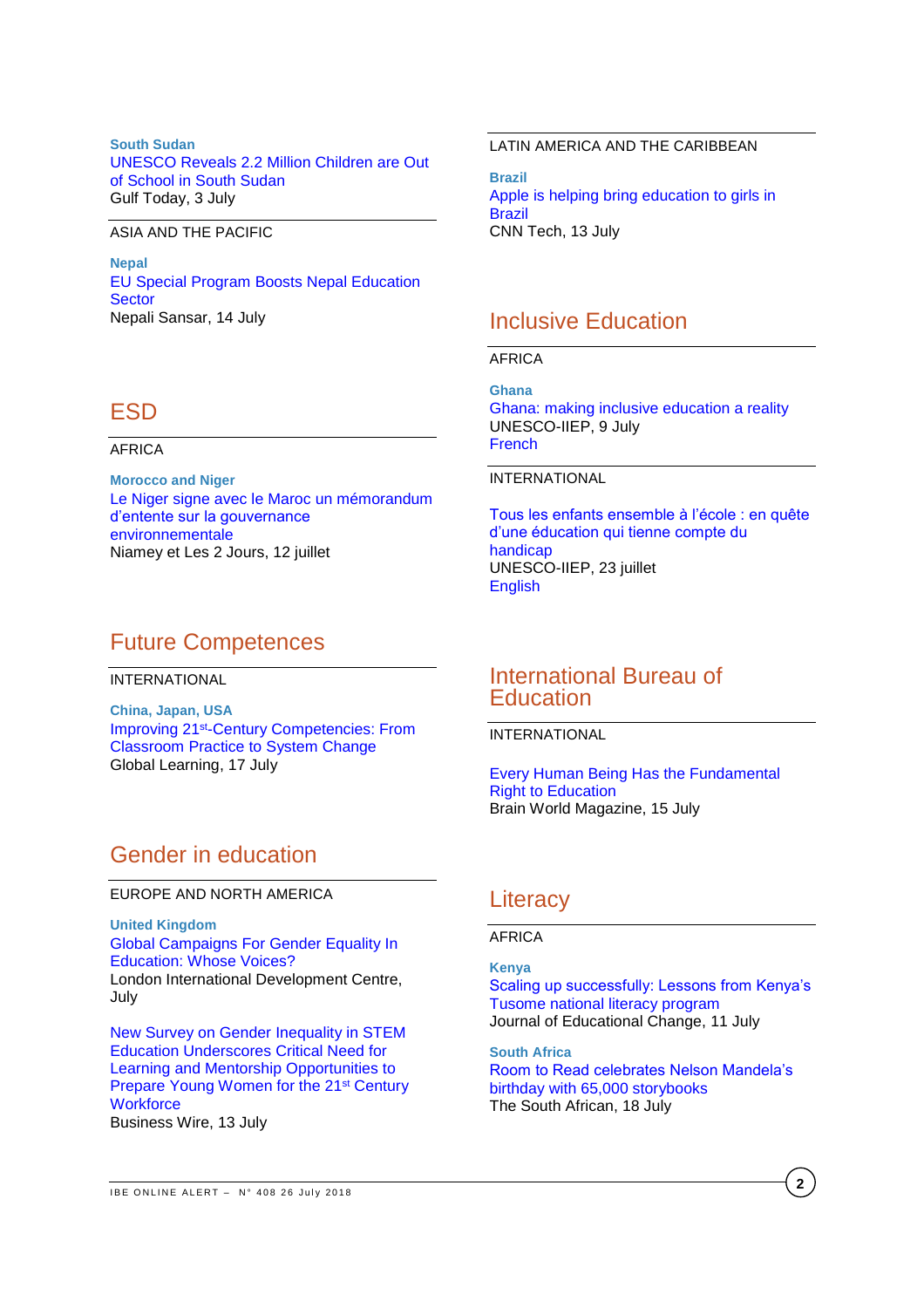### ASIA AND THE PACIFIC

**Indonesia** [Collective labor of love for literacy](http://www.thejakartapost.com/life/2018/07/16/collective-labor-of-love-for-literacy.html) The Jakarta Post, 16 July

# Neuroscience of learning

#### ASIA AND THE PACIFIC

**Asia** Why [neuroscience is more than a buzz word in](http://www.hrmasia.com/content/why-neuroscience-more-buzz-word-ld)  [L&D](http://www.hrmasia.com/content/why-neuroscience-more-buzz-word-ld) hrmasia, 19 July

EUROPE AND NORTH AMERICA

**USA** Learning [arithmetic refines the primal brain](https://news.vanderbilt.edu/2018/07/23/babies-instinctive-counting-skills-may-not-predict-future-math-smarts/)  [system for representing quantity](https://news.vanderbilt.edu/2018/07/23/babies-instinctive-counting-skills-may-not-predict-future-math-smarts/) Research News @ Vanderbilt, 23 July

[El mito de que no se te dan bien las](https://www.xataka.com/investigacion/mito-que-no-se-te-dan-bien-matematicas-neurociencia-lucha-acabar-ideas-extendidas-mundo)  [matemáticas: la neurociencia lucha por acabar](https://www.xataka.com/investigacion/mito-que-no-se-te-dan-bien-matematicas-neurociencia-lucha-acabar-ideas-extendidas-mundo)  [con una de las ideas más extendidas del](https://www.xataka.com/investigacion/mito-que-no-se-te-dan-bien-matematicas-neurociencia-lucha-acabar-ideas-extendidas-mundo)  [mundo](https://www.xataka.com/investigacion/mito-que-no-se-te-dan-bien-matematicas-neurociencia-lucha-acabar-ideas-extendidas-mundo) Xataka, 18 julio

# Primary Education

### ASIA AND THE PACIFIC

**Bangladesh** [Government primary education management](http://www.newagebd.net/article/46026/government-primary-education-management-mired-in-failures)  [mired in failures](http://www.newagebd.net/article/46026/government-primary-education-management-mired-in-failures) New Age, 15 July

**India** [Blow to primary education of tribes](https://www.thehindu.com/news/national/kerala/blow-to-primary-education-in-tribal-areas/article24420377.ece) The Hindu, 14 July

## School violence

### EUROPE AND NORTH AMERICA

#### **USA**

[Parents Fear for Kids' Safety in Schools](https://www.usnews.com/news/education-news/articles/2018-07-17/parents-fear-for-kids-safety-in-schools-reaches-two-decade-high)  [Reaches Two-Decade High](https://www.usnews.com/news/education-news/articles/2018-07-17/parents-fear-for-kids-safety-in-schools-reaches-two-decade-high) US News & World Report, 17 July

[Schools eye facial recognition technology to](https://www.apnews.com/44c1e832981042feaddff48ee1d337fb)  [boost security](https://www.apnews.com/44c1e832981042feaddff48ee1d337fb) AP News, 23 July

# Teachers/Teacher Education

### EUROPE AND NORTH AMERICA

**Ireland** [Falling primary school numbers will lead to](https://www.irishtimes.com/news/education/falling-primary-school-numbers-will-lead-to-hundreds-of-surplus-teachers-1.3570503)  ['hundreds' of surplus teachers](https://www.irishtimes.com/news/education/falling-primary-school-numbers-will-lead-to-hundreds-of-surplus-teachers-1.3570503) The Irish Times, 19 July

**Spain** [Tecnologías, inteligencia emocional y](http://www.elperiodicoextremadura.com/noticias/noticiaspatrocinadas/tecnologias-inteligencia-emocional-neurociencia-competencias-nuevo-docente_1101710.html)  [neurociencia, entre las competencias del](http://www.elperiodicoextremadura.com/noticias/noticiaspatrocinadas/tecnologias-inteligencia-emocional-neurociencia-competencias-nuevo-docente_1101710.html)  [nuevo docente](http://www.elperiodicoextremadura.com/noticias/noticiaspatrocinadas/tecnologias-inteligencia-emocional-neurociencia-competencias-nuevo-docente_1101710.html) El Periodico Extremadura, 13 julio

### **USA**

[How gender diversity among the teacher](https://www.brookings.edu/blog/brown-center-chalkboard/2018/07/10/how-gender-diversity-among-the-teacher-workforce-affects-student-learning/)  [workforce affects student learning](https://www.brookings.edu/blog/brown-center-chalkboard/2018/07/10/how-gender-diversity-among-the-teacher-workforce-affects-student-learning/) Brookings, 10 July

# Technology and Education

ASIA AND THE PACIFIC

**India**

[Gaming is the futuristic way of teaching](https://timesofindia.indiatimes.com/home/education/news/gaming-is-the-futuristic-way-of-teaching/articleshow/65048137.cms) The Times of India, 19 July

[Here is How Technology is Booming the](https://www.entrepreneur.com/article/316492)  [Educational Scenario in India](https://www.entrepreneur.com/article/316492) Entrepreneur India, 10 July

**3**